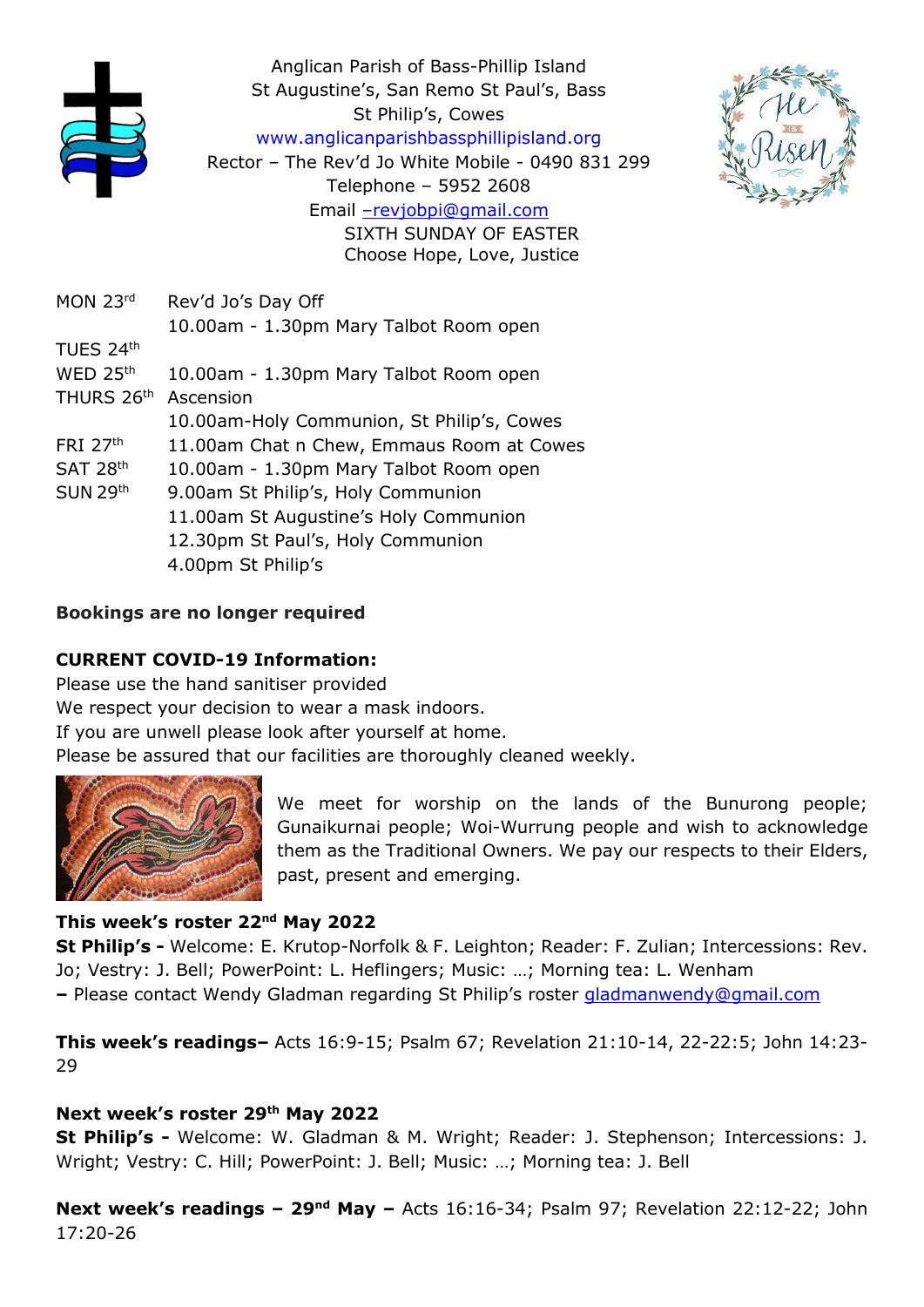SOMETHING FOR THE CHILDREN Glenys has subscribed to a weekly children's activity sheet. The activities follow the lectionary. If you have grandchildren coming to a service or know of children attending she would be happy to forward this on to you so you can print out as needed. You can email her on glenys.stacs@gmail.com

#### The Sentence of the Day

'Peace I leave with you; my peace I give to you,' says the Lord. 'Do not let your hearts be trouble, and do not let them be afraid.'

#### The Collect of the Day

Great and loving God, your will for us in your Son Jesus is the peace which the world cannot give, your abiding gift, the Advocate he promised. Calm all troubled hearts, dispel every fear, and keep us steadfast in love and faithful to your word. Grant this through Jesus Christ, the firstborn from the dead, who lives with you now and always in the unity of the Holy Spirit, God for ever and ever. **Amen.** 

#### A reading from the Acts of the Apostles 16:9-15

<sup>9</sup>During the night Paul had a vision: there stood a man of Macedonia pleading with him and saying, 'Come over to Macedonia and help us.'  $10$  When he had seen the vision, we immediately tried to cross over to Macedonia, being convinced that God had called us to proclaim the good news to them.

<sup>11</sup> We set sail from Troas and took a straight course to Samothrace, the following day to Neapolis,  $12$  and from there to Philippi, which is a leading city of the district of Macedonia and a Roman colony. We remained in this city for some days.  $13$  On the Sabbath day we went outside the gate by the river, where we supposed there was a place of prayer; and we sat down and spoke to the women who had gathered there.  $14$  A certain woman named Lydia, a worshipper of God, was listening to us; she was from the city of Thyatira and a dealer in purple cloth. The Lord opened her heart to listen eagerly to what was said by Paul. <sup>15</sup> When she and her household were baptized, she urged us, saying, 'If you have judged me to be faithful to the Lord, come and stay at my home.' And she prevailed upon us. [Silence]

Hear the word of the Lord

### Thanks be to God

### Psalm 67

Let God be gracious to us and bless us: And make his face shine upon us, That your ways may be known on earth: Your liberating power among all nations. Let the peoples praise you, O God: Let all the peoples praise you. Let the nations be glad and sing: For you judge the peoples with integrity, and govern the nations upon earth. Let the peoples praise you, O God: Let all the peoples praise you. Then the earth will yield its fruitfulness: And God, our God, will bless us. God shall bless us: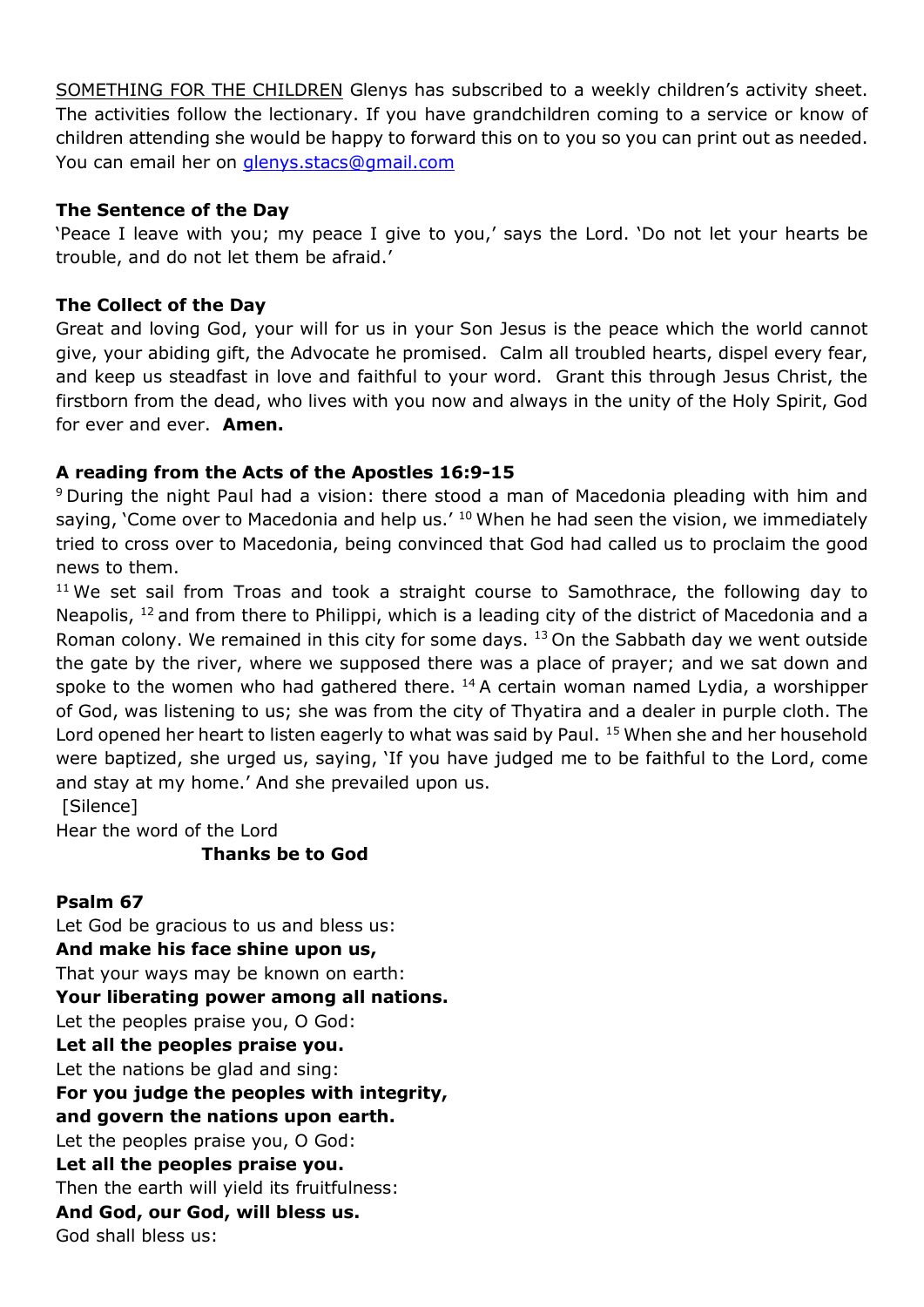#### And all the ends of the earth will fear him.

 (Response) Glory to God: Father, Son, and Holy Spirit: As in the beginning so now, and forever. Amen

### A reading from Revelation 21:10-14, 22 - 22:5

 $10$  And in the spirit he carried me away to a great, high mountain and showed me the holy city Jerusalem coming down out of heaven from God.  $11$  It has the glory of God and a radiance like a very rare jewel, like jasper, clear as crystal. <sup>12</sup> It has a great, high wall with twelve gates, and at the gates twelve angels, and on the gates are inscribed the names of the twelve tribes of the Israelites;  $^{13}$  on the east three gates, on the north three gates, on the south three gates, and on the west three gates.  $14$  And the wall of the city has twelve foundations, and on them are the twelve names of the twelve apostles of the Lamb.

 $22$  I saw no temple in the city, for its temple is the Lord God the Almighty and the Lamb.  $23$  And the city has no need of sun or moon to shine on it, for the glory of God is its light, and its lamp is the Lamb.  $24$  The nations will walk by its light, and the kings of the earth will bring their glory into it. <sup>25</sup> Its gates will never be shut by day—and there will be no night there. <sup>26</sup> People will bring into it the glory and the honour of the nations. <sup>27</sup> But nothing unclean will enter it, nor anyone who practises abomination or falsehood, but only those who are written in the Lamb's book of life.

22 Then the angel showed me the river of the water of life, bright as crystal, flowing from the throne of God and of the Lamb  $2$  through the middle of the street of the city. On either side of the river is the tree of life with its twelve kinds of fruit, producing its fruit each month; and the leaves of the tree are for the healing of the nations.  $3$  Nothing accursed will be found there anymore. But the throne of God and of the Lamb will be in it, and his servants will worship him; <sup>4</sup> they will see his face, and his name will be on their foreheads. <sup>5</sup> And there will be no more night; they need no light of lamp or sun, for the Lord God will be their light, and they will reign for ever and ever.

[Silence]

Hear the word of the Lord

### Thanks be to God

The Gospel of our Lord Jesus Christ according to John, chapter 14 beginning at verse 23;

### Glory to you, Lord Jesus Christ.

<sup>23</sup> Jesus answered him, 'Those who love me will keep my word, and my Father will love them, and we will come to them and make our home with them.  $24$  Whoever does not love me does not keep my words; and the word that you hear is not mine, but is from the Father who sent me.

<sup>25</sup>'I have said these things to you while I am still with you. <sup>26</sup> But the Advocate, the Holy Spirit, whom the Father will send in my name, will teach you everything, and remind you of all that I have said to you. <sup>27</sup> Peace I leave with you; my peace I give to you. I do not give to you as the world gives. Do not let your hearts be troubled, and do not let them be afraid. <sup>28</sup> You heard me say to you, "I am going away, and I am coming to you." If you loved me, you would rejoice that I am going to the Father, because the Father is greater than I.  $29$  And now I have told you this before it occurs, so that when it does occur, you may believe.

[Silence]

For the Gospel of the Lord

### Praise to you, Lord Jesus Christ

### SIXTH SUNDAY OF EASTER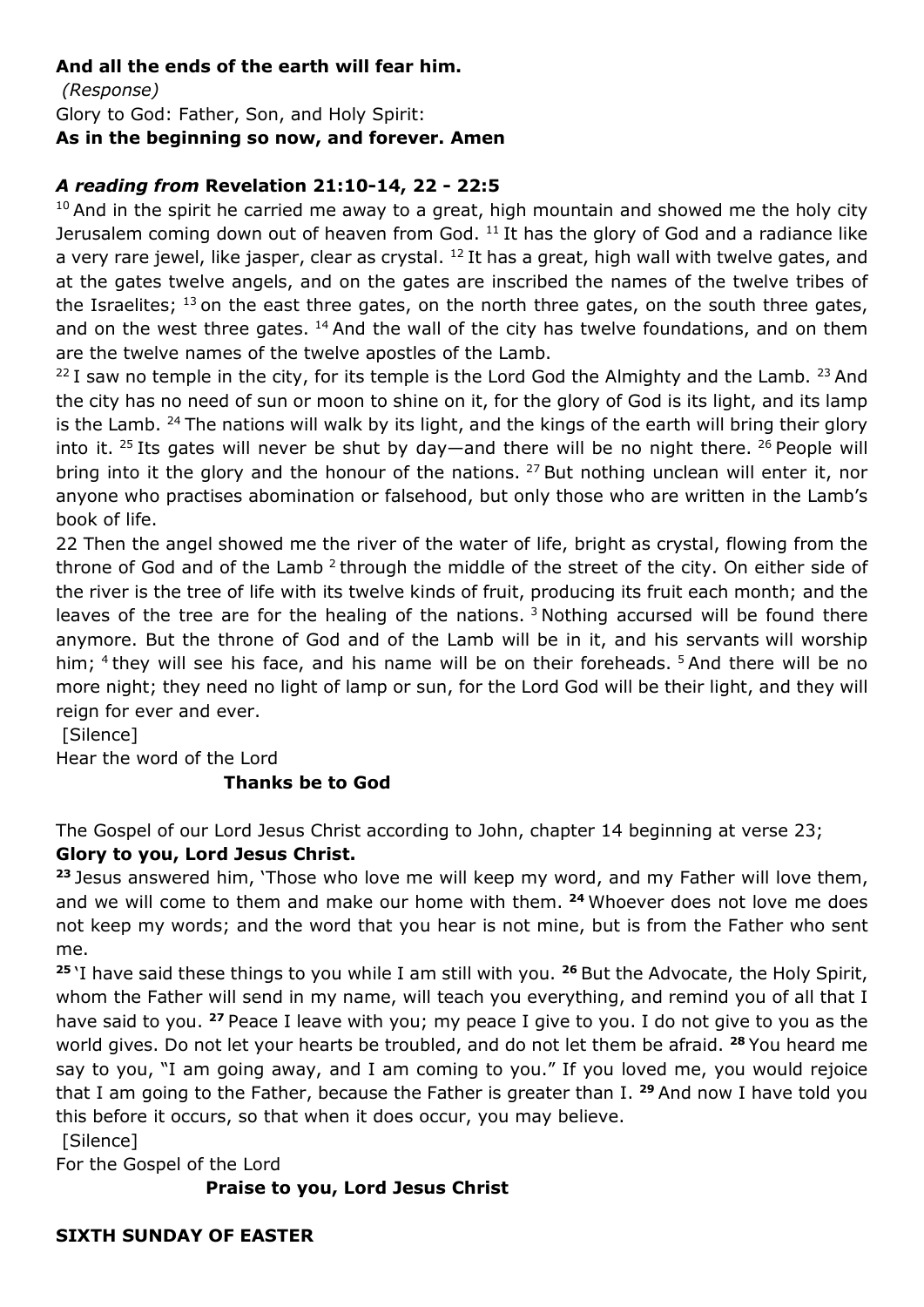This week we continue to listen to the farewell discourses of Jesus as the season of Easter draws to a close. This Thursday will mark The Ascension of Jesus - his departure into heaven. Next Sunday will be the last and seventh Sunday in Easter from where we look forward to Pentecost and the coming of the Holy Spirit.

Jesus will depart but we will not be left to fend for ourselves. He promises us The Advocate, the Holy Spirit to teach us and remind us of everything Jesus has done and has taught. To be an advocate is to be a spokesperson; to be an advocate is to be one who speaks and acts on behalf of another; to be an advocate is to be someone who is on a mission, that is motivated and grounded in the work and words of … and for us that person is Jesus and this mission is sharing the good news.

The Holy Spirit is The Advocate and more because the Holy Spirit, as the third person of the Trinity, knows and is intimately connected to Jesus and to God the Father. The Holy Spirit is able to teach us and remind us of all that Jesus has done and taught so that we might speak and act in ways that work with the desires/ with the will of God; Father, Son and Holy Spirit. These are ideas that are probably best left for Trinity Sunday but in the mean time they help us to understand how the spirit is working in Paul during his missionary journeys and in us as we journey through our life as Christians.

In verse 26 of chapter 14 of John's gospel we have a very clear signpost to both the Ascension and the Day of Pentecost and woven into this section of John's gospel we are reminded that peace is one of the marks of a Christian life. Some of the other marks of being a Christian include loving one another (as we heard last week); unity; justice; hope; joy and perhaps the most important following the teachings of our saviour Jesus Christ.

During this season of Easter, we continue to hear about the witness of the early church from the Acts of the Apostles. In the next two weeks we will conclude our reading from Acts with the story of the coming of the Holy Spirit as we celebrate the Feast of Pentecost.

Today we are with St Paul on another of his famous missionary journeys. He goes to Macedonia setting sail from Troas to Samothrace and then to Neapolis. Then on to Philippi where he will meet Lydia.

Paul didn't have a tour booked with Harvey World Travel. He hadn't planned to see this woman who dealt in purple cloth. He didn't even sit down with his fellow travellers and ask them where they might like to go. There wasn't a plan or an itinerary. What actually directed Paul's journeys was not a list of must see highlights no, instead Paul was directed by the Holy Spirit. Sometimes the spirit forbids him to speak or to act and at other times it sent him to places that other people have warned him to avoid.

By The Holy Spirit Paul is sent to a gathering place for women; a place of prayer down beside the river. Perhaps it was simple common sense that told Paul and his companions that these women would be down by the river on the Sabbath. We might wonder together why Paul went there and not to the temple, the place of men. His purpose is clear, as we read in verse 10

'He was convinced that God had called them to proclaim the good news ...' (Acts 16:10)

I'd like to think that the spirit guided Paul to this place of prayer and to Lydia a worshipper of God just as the spirit had guided him to the Ethiopian Eunuch back in chapter 8. In both cases what happened after the proclamation of the good news was baptism. The baptism of the eunuch and the baptism of Lydia and her family. This baptism was sign and seal of becoming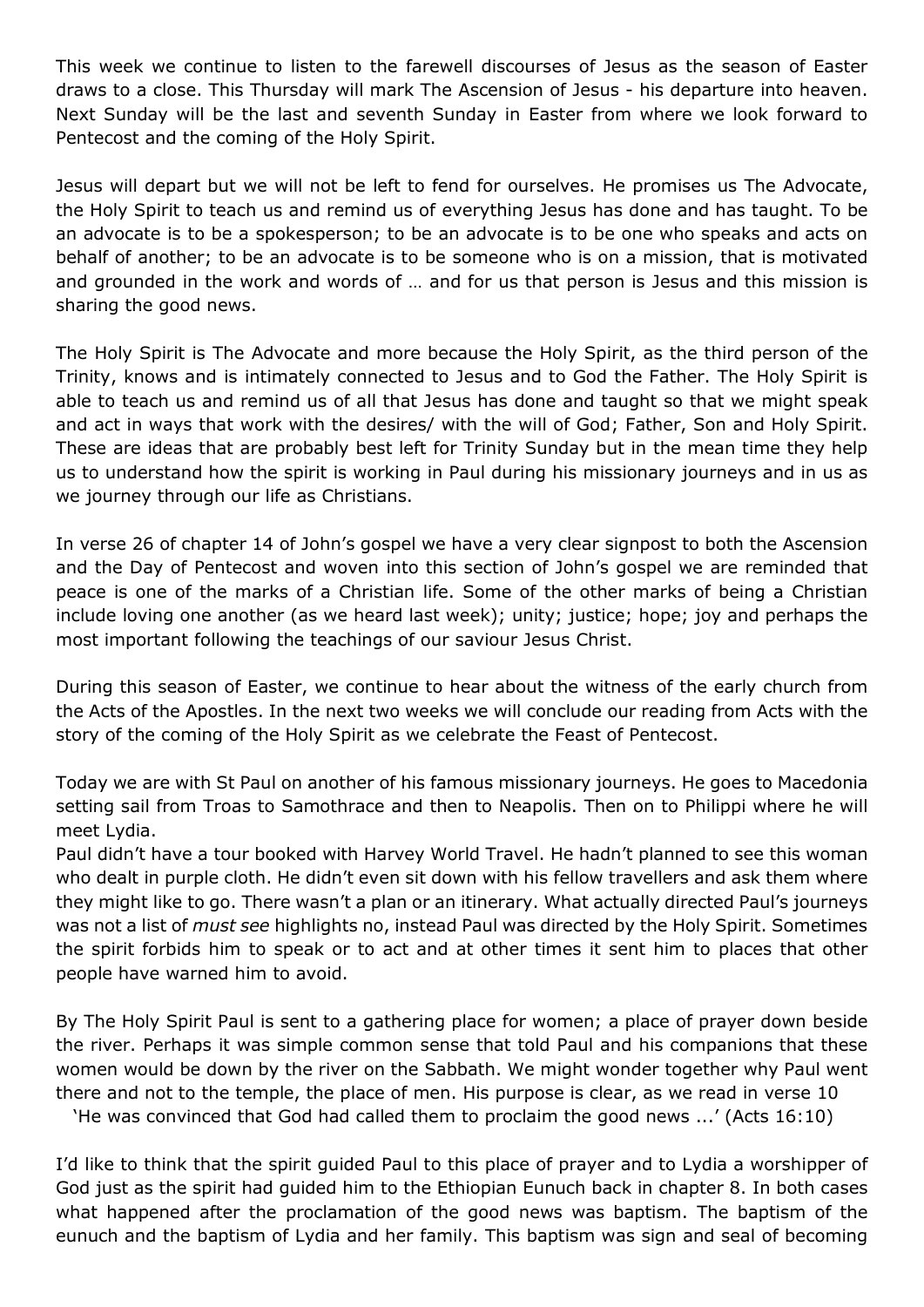part of the household of faith. The Holy Spirit prepared the heart and mind of Lydia and the spirit also directed Paul and the others to the very spot and the very person who needed to hear the good news and to receive this anointing, this belonging, this coming into full membership of Christ's church.

--+--

Let's wonder together how in our day, our week or even in our month, things might unfold if we allowed the Holy Spirit to be our guide. If we stopped being busy with to do lists and appointments and waited for the prompting of the Holy Spirit.

When we go on a holiday it can be exciting to wander and ramble and go where the spirit of adventure takes us. But some people prefer an itinerary where not a moment is wasted, where our steps are directed and where choices are simple – will it be this adventure or that excursion?

The Holy Spirit is different it blows where it chooses, and you hear the sound of it, but you do not know where it comes from or where it goes. (John 3:8) The spirit is never as rigid as a tour schedule and that can be a bit disturbing even a bit scary. The Holy Spirit nudges, whispers, directs, speak to us in dreams and visions and sometimes we hear it as clear as crystal. However the message comes we need to be open to these promptings and be prepared to abandon our own plans to follow where the spirit leads. We need be ready to wait upon the Lord and go where the spirit leads, a bit like those holiday moments when we just wander and ramble and make the most of opportunities as they come.

Attending and being open to the prompting of the Holy Spirit to guide us to this venue or that phone call; to this time of prayer or that visit takes practice, openness and willingness. Sometimes the leading of the spirit is not made know until afterward. We might not even have a plan or a prompting and yet in hind sight we can see how the Holy Spirit was involved in our day and in our encounters. If we find that to be the case then let us praise God for those encounters and where appropriate follow up and work with God's Holy Spirit to bring more people into the household of faith.

I've found that putting myself in places that feel a bit foreign, like the pub or a tai chi class or speaking to new people I see sitting on the picnic tables at St Philip's for example can lead to valuable conversations about faith and yes, sometimes they lead to those people taking their first tentative steps into the household of faith.

Being a witness to the power of the risen Lord Jesus is something that can become as natural as breathing but it also requires us to trust the Holy Spirit and to follow where we are led. Being a witness to the power of the risen Christ requires obedience to the will of God And the equipping of ourselves to proclaim the good news Broadly and boldly.

How can they understand unless someone guides them? We are witnesses of these things. We are sent out in the power of the Spirit To live and work to the praise and glory of Christ. Amen.

### Let us pray for the world and for the church.

Lord who calls us to trust and obey, we offer our prayers for the world seeking peace in Ukraine and peace for Russia. You call us to pray for our enemies and those who hate us. Let us not be a people who take sides but only a people who care about each other, about peace among nations and peace for your creation. Help us, by our witness to be advocates for peace and for harmony upon the earth.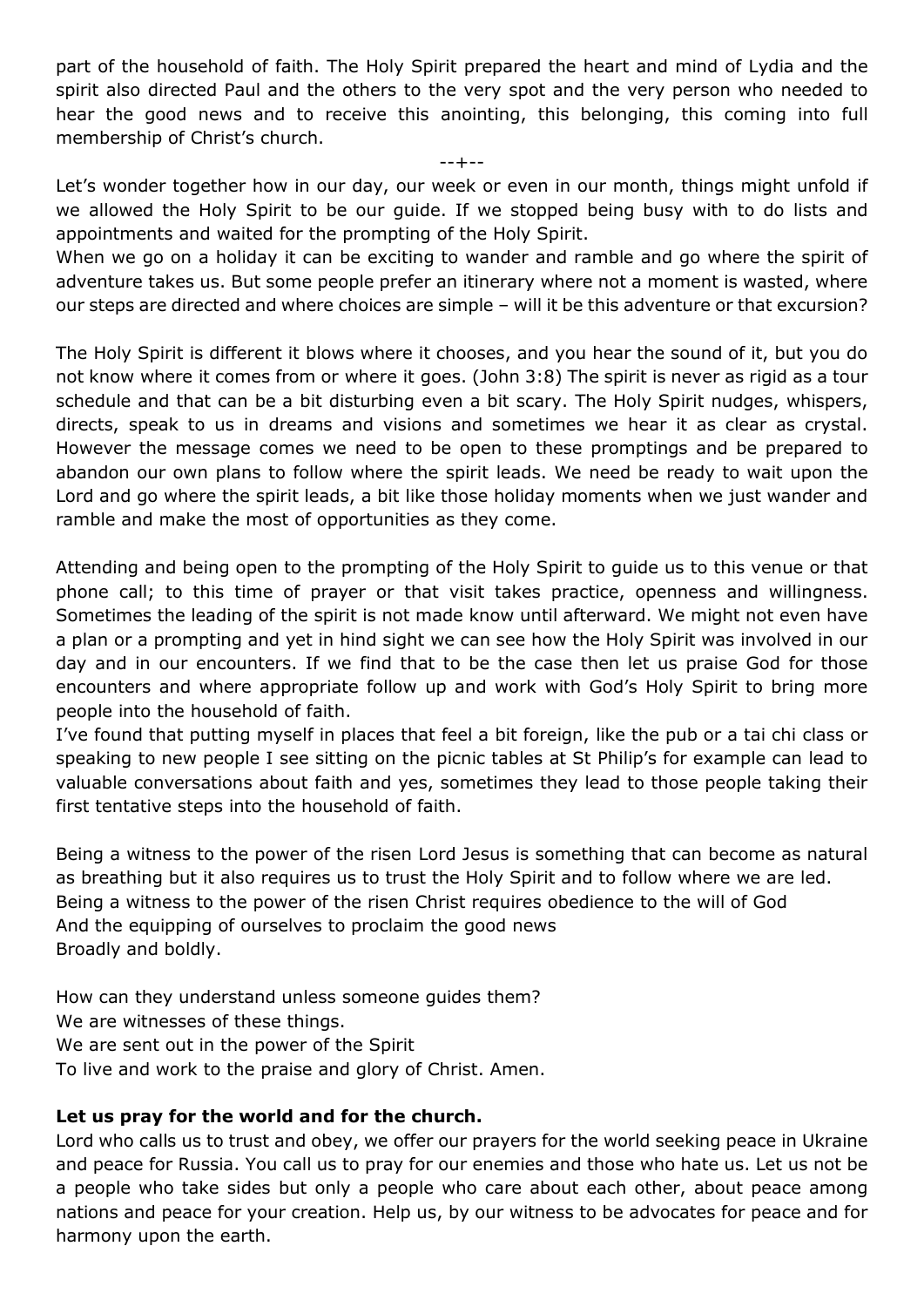Lord in your mercy; hear our prayer.

Lord who calls us to be witnesses to the power of the resurrection, hear our prayer for the church in the days and weeks following the General Synod, help us to celebrate those things that bring us together and not what divides. Open our hearts afresh to each other in the household of faith that our witness may be one of love and mutual respect.

Closer to home we pray for our congregations of St Paul's, St Augustine's, St Philip's at 9am and also and especially we pray for your anointing of the 4pm service at St Philip's that it will experience a surge of renewal and growth that it may serve as a place for those who are seeking something different that will nourish their faith and give glory to your name.

Lord in your mercy; hear our prayer.

Lord who calls us to listen for your Holy Spirit's leading, hear our prayer for the sick and those with particular need. We pray for comfort and healing for all who are sick especially those who are sick with the flu or COVID 19. We pray for your peace and comfort for those who are in isolation because of COVID 19 and for those who are over worked in our hospitals and medical centres. Lead us in the ways that we can support, help and care for those in need. Keep us tuned in to the promptings of your Holy Spirit that we may serve others especially the sick, the poor, the weak and vulnerable.

Lord in your mercy; hear our prayer.

Lord our God whose Son Jesus has conquered death and opened the gate of heaven, hear our prayer for all who have passed away. We bring them to the front of our minds now. We give thanks for the good things they have taught us and for the love we have experienced with them. And now we again place them in your tender care praying; Rest eternal grant unto them O Lord, and let light perpetual shine upon them. Amen.

Accept our prayers through Jesus Christ our Lord who taught us to pray;

Our Father who art in heaven, Hallowed be thy name, Thy kingdom come, Thy will be done, On earth as it is in heaven. Give us this day our daily bread. And forgive us our trespasses as we forgive those who trespass against us. Lead us not into temptation But deliver us from evil. For thine is the kingdom, the power, and the glory For ever and for ever. Amen.

### Suggested Hymns:

Great South Land https://youtu.be/3h6vnHXRbeM How Deep the Father's Love for us My Jesus My Saviour Be Exalted O God By Your Kingly Power O Risen Lord (TIS 386) https://youtu.be/URoty8gZJpk Trust and Obey I Heard the Voice of Jesus Say (TIS 585) Hallelujah! Sing to Jesus (TIS 517)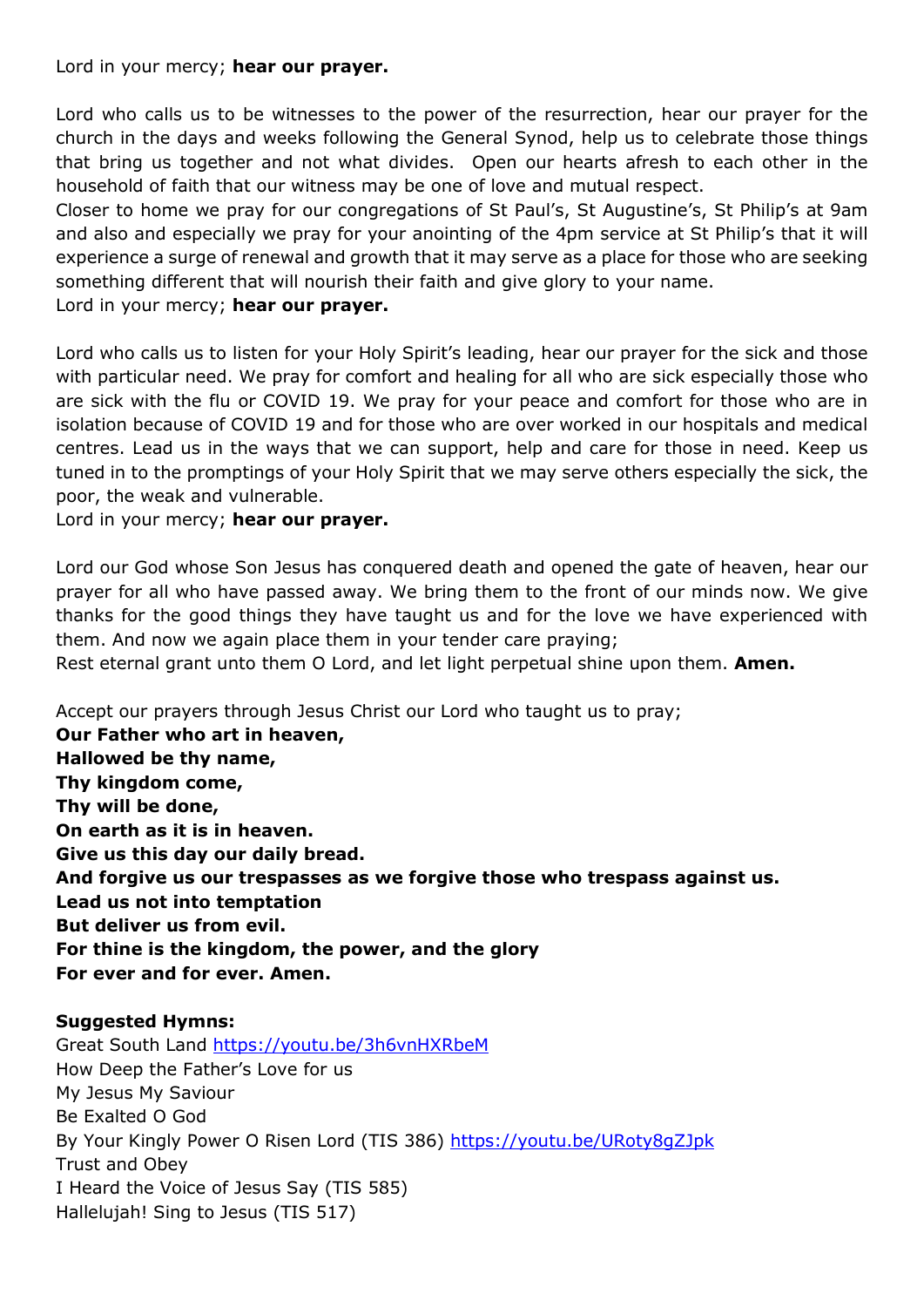### THE SENDING OUT OF GOD'S PEOPLE

Loving God, we thank you for hearing our prayers, feeding us with your word, and encouraging us in our meeting together. Take us and use us to love and serve you all people, in the power of your Spirit and in the name of your Son, Jesus Christ our Lord. Amen.

## A blessing is offered.

May the God of peace equip you with everything good for doing his will, working in you what is pleasing to him, through Jesus Christ, to whom be glory for ever and ever. Amen.

### **Offertory**

Thank you for your weekly offering it is much needed. During this COVID-19 period and post COVID-19 your offering can be made by either:

- Placing in the offering bowl at any church service. Use plain envelope if preferred
- Please make cheques payable to Anglican Parish Bass-Phillip Island
- Regular or one-off contributions can be made by internet banking to the Parish bank account, using Pay ID 0407410011 (or BSB & Acct No. below)
- Visit any Bendigo Bank branch and deposit cash or cheque to Anglican Parish Bass/Phillip Island BSB: 633 000 / Account Number: 169 629 797. Please put on deposit slip: "Offertory" or "Donation" indicating your usual congregation
- If in Cowes, drop your offering in the donation box at St Philip's, Cowes (located outside the front door of the Church)



ST PHILIP'S – We recommend parking in the church grounds. Parking in Thompson Avenue is restricted to 1 hour only. 2 hours for those with a Disabled Parking Permit

### Safe Church Awareness Workshop

Location: Korumburra Anglican Church 3 Queen Street Korumburra, Victoria Date: Saturday 13 August 2022 Time: 1.00pm to 5.00pm Online registration is essential: https://www.trybooking.com/BXSUY Registrations close Wednesday 10 August at 5pm unless sold out prior Enquiries only: 03 5144 2044 or registryoffice@gippsanglican.org.au

### PARISH HOME GROUPS

Please contact leaders for information

Emmaus Room  $-1$ <sup>st</sup> and 3<sup>rd</sup> Wednesday 1.00pm Leader: Richard and Ann Prideaux Palm Lakes Group – Friday 10.00am Contact Wendy Gladman. Women of the New Testament. San Remo Group –Wednesday 2.00pm in the Mary Talbot Room Leader: John Dawson. The Book of Ruth

Bass Home Group –Thursday 5.30pm Leader: Sandy & Les Ridge. The Synoptic Gospels

#### PENTECOST IN THE PARISH

You are invited to wear red for Sunday  $5<sup>th</sup>$  June as we celebrate The Feast of Pentecost at St Philip's 9.00am St Augustine's 11.00am, St Paul's 12.30pm and St Philip's 4.00pm



### St Philip's FLOWER FUND needs feeding

There is a box in the foyer where you can leave your donations.